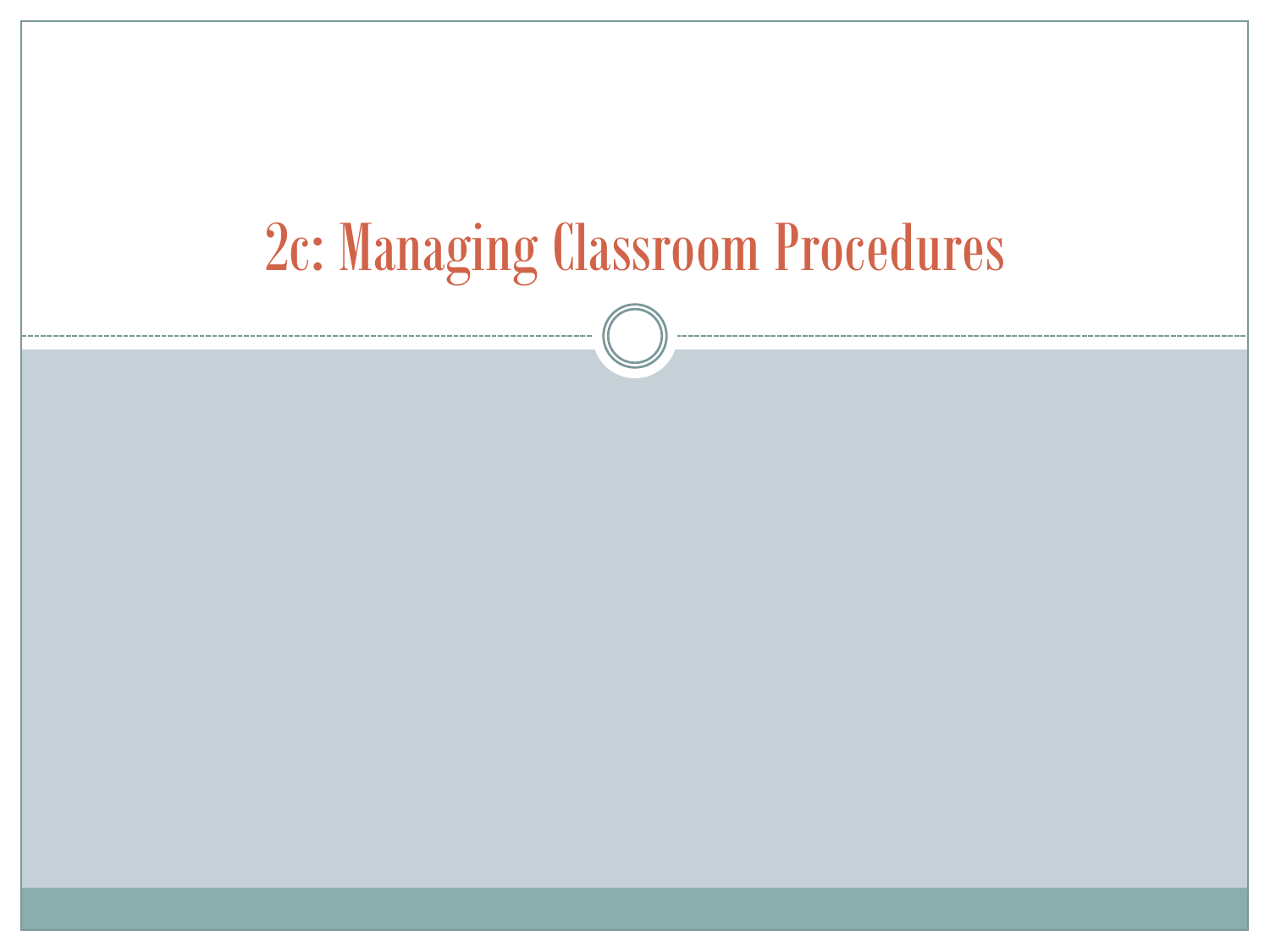# Domain 2

### **2 A : C R E A T I N G A N E N V I R O N M E N T O F R E S P E C T A N D R A P P O R T**

**2 B : E S T A B L I S H I N G A C U L T U R E F O R L E A R N I N G**

*2C: MANAGING CLASSROOM PROCEDURES*

**2 D : M A N A G I N G S T U D E N T B E H A V I O R**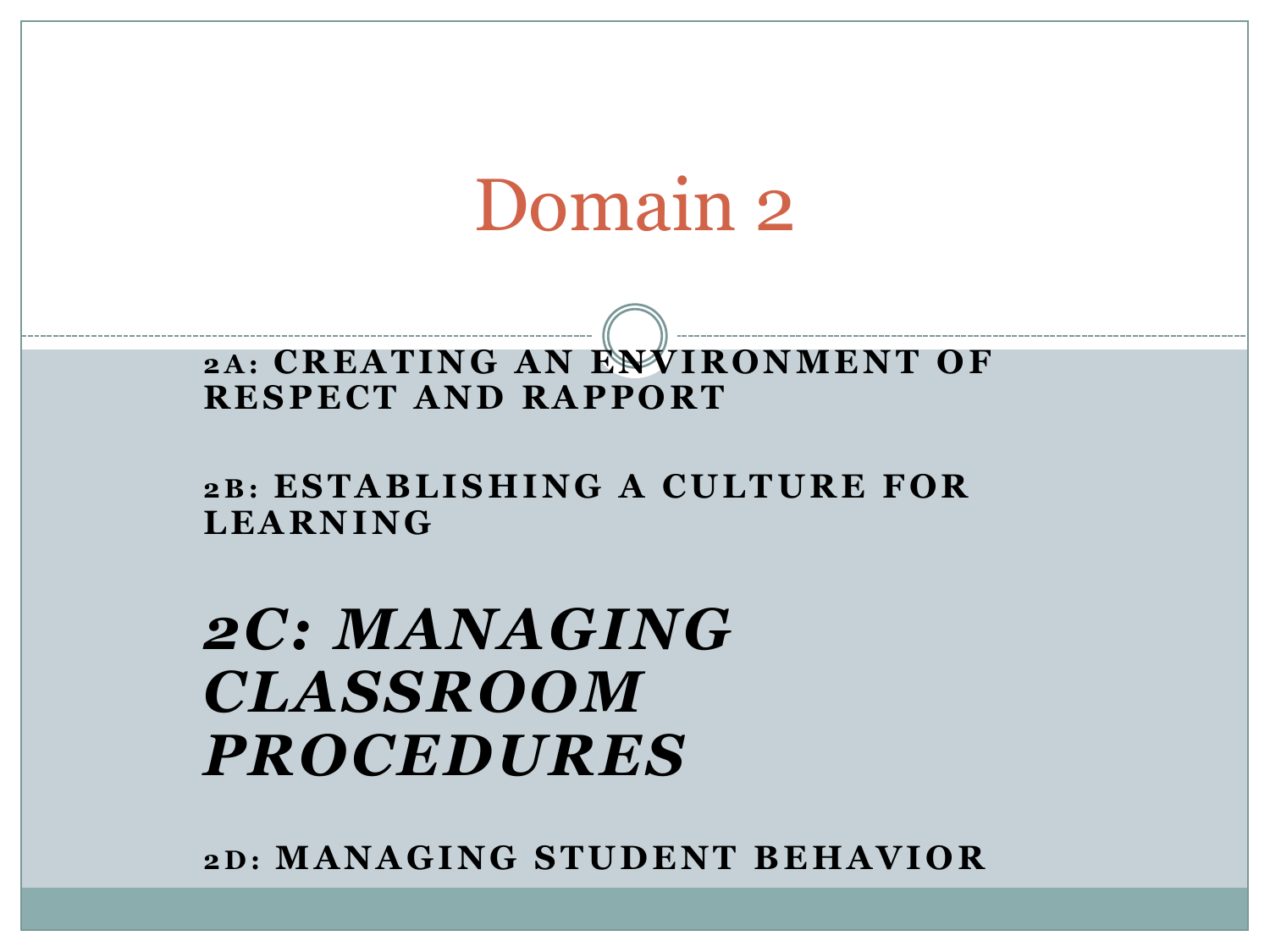# **Elements of Managing Classroom Procedures**

### **Management of Instructional Groups**

Much work in classrooms occurs in small groups: smallgroup work enables students to work with their classmates, to discuss possible approaches to a problem, and benefit from on another's thinking. But students cannot be expected to automatically know how to work productively in small groups. These skills, like others, must be taught, and in a well-run classroom students are able to work independently in groups, with little supervision for the teacher.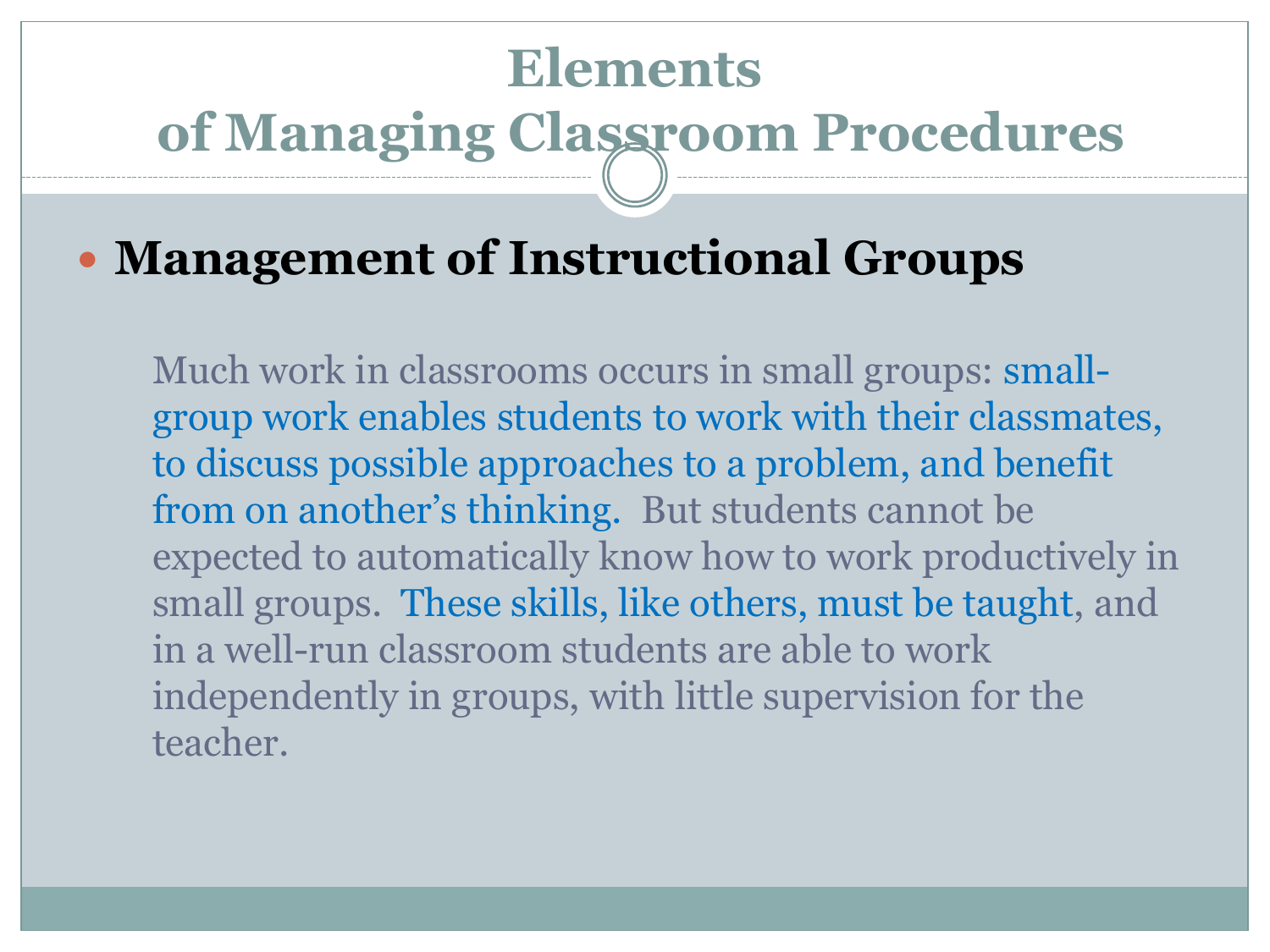## Management of transitions

 Many lessons engage student in different types of activitieslarge group, small group, independent work- and in well-run classrooms transitions between these different activities and grouping patterns proceed easily and smoothly. Little time is lost as student move from one activity to another; they know the drill and execute it seamlessly.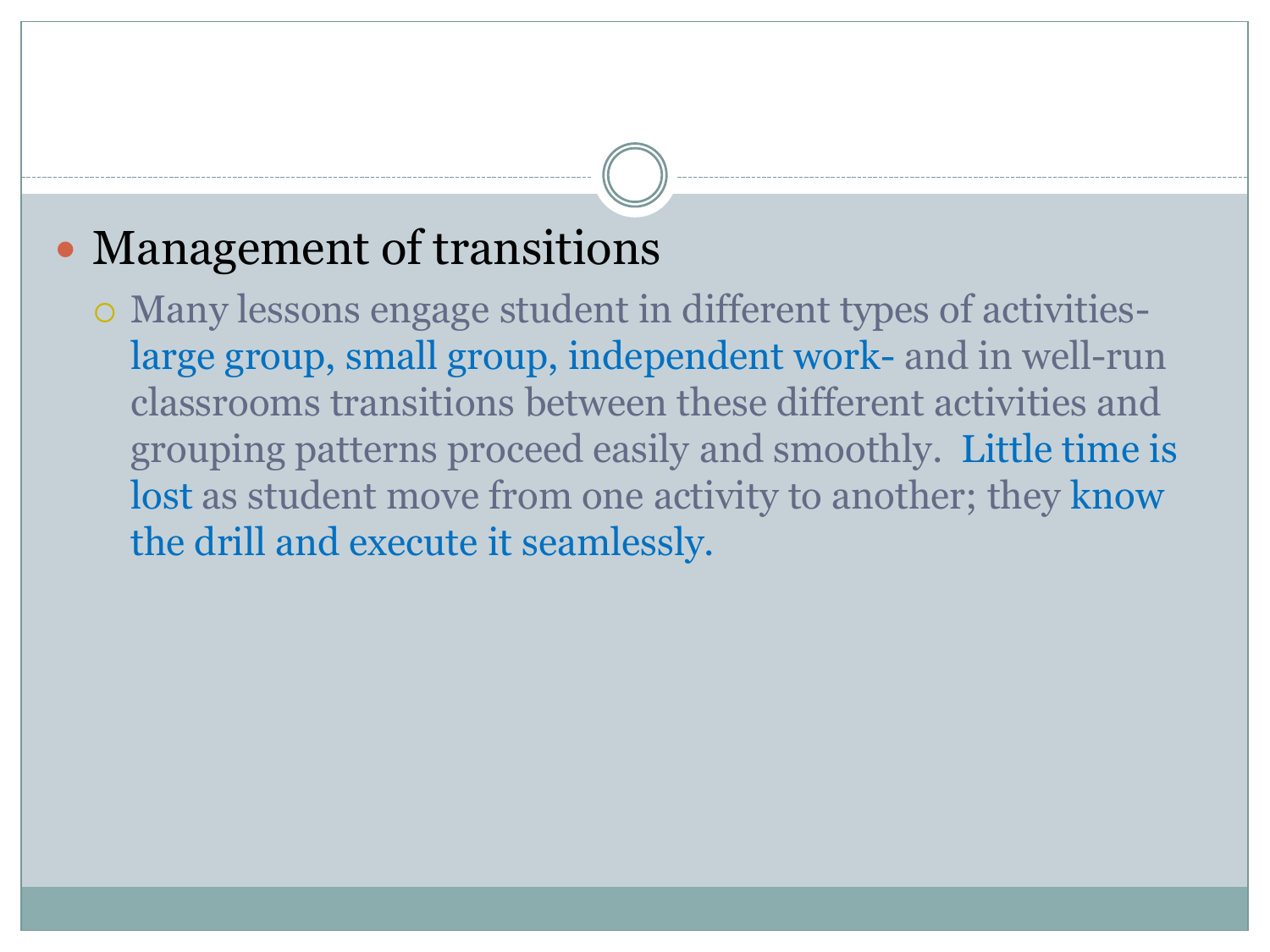## • Management of materials and supplies

 A clear indication of a teacher's skill lies in the procedures for the distribution and collection of materials; experienced teachers have all necessary materials at hand and have taught students to implement the routines with a minimum of disruption to the flow of instruction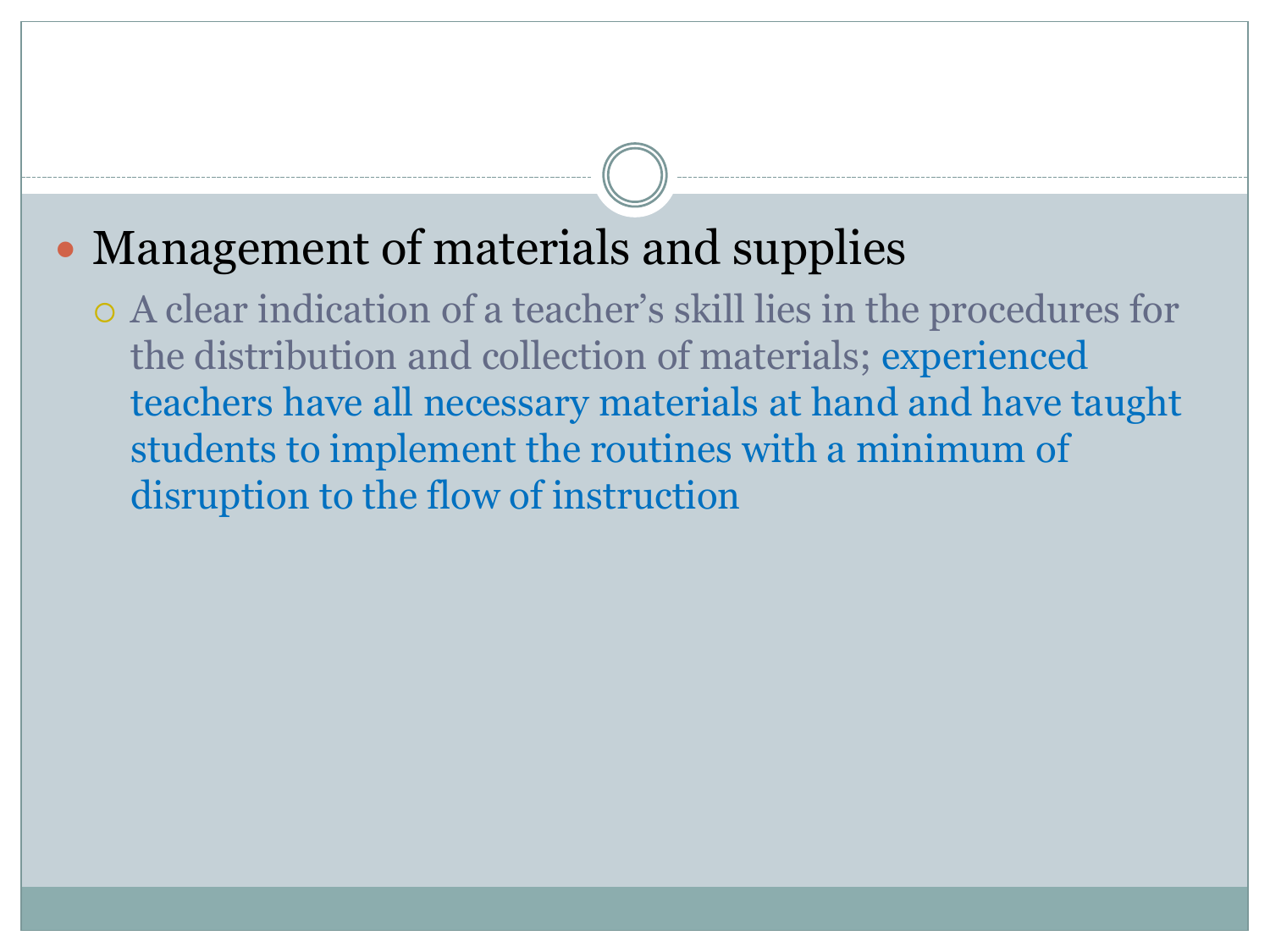### Performance of non-instructional duties

 Accomplished teachers are masters of multitasking; they take attendance, for example, while students are beginning a task that has been written on the board. Furthermore, where appropriate, students themselves contribute to the design and execution of routines for other non-instructional matters, such as lunch count or the return of permission slips for a class trip. Overall, little instructional time is lost in such activities.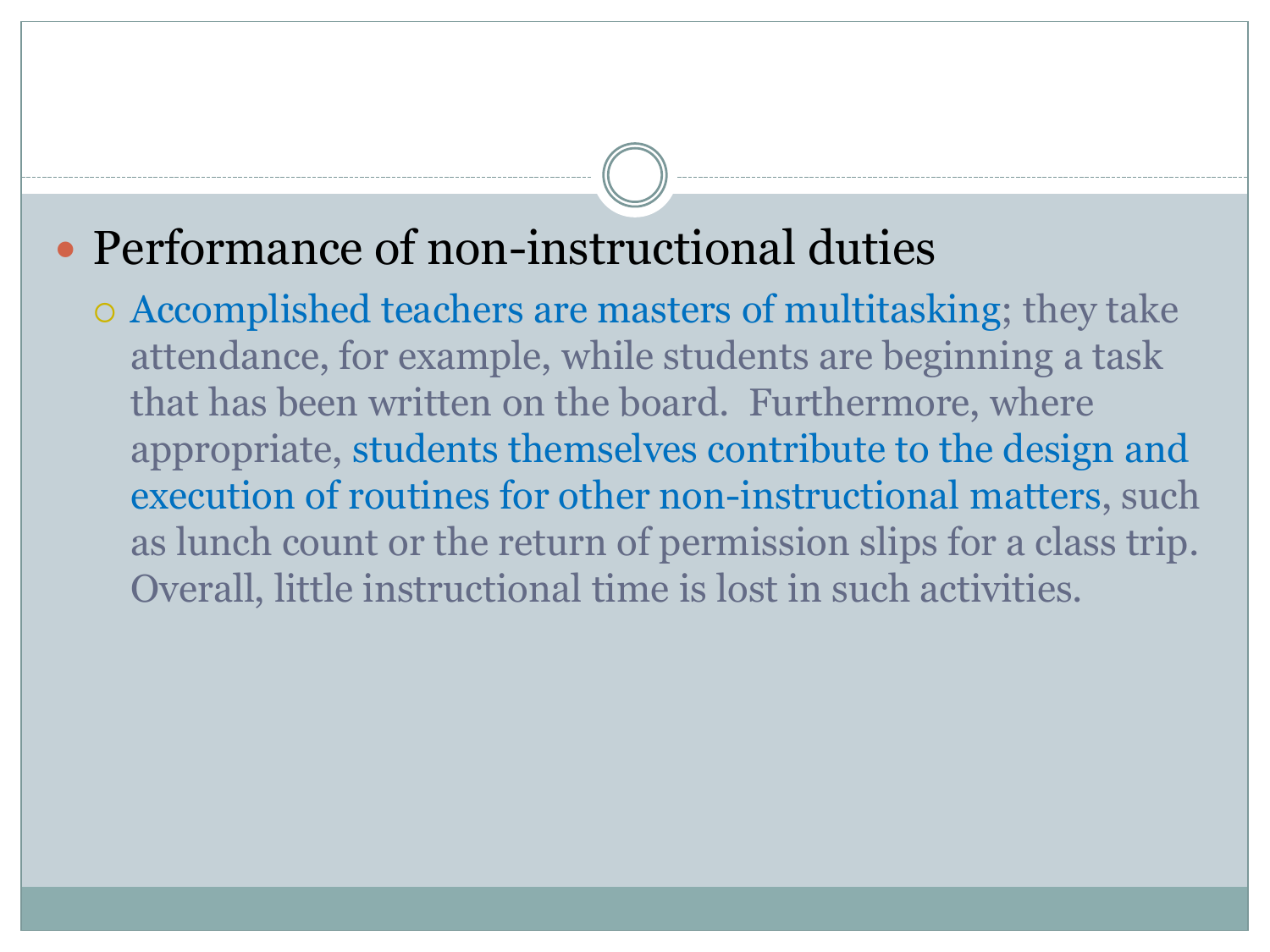# Indicators

#### **SMOOTH FUNCTIONING OF ALL ROUTINES**

#### LITTLE OR NO LOSS OF INSTRUCTIONAL **T I M E**

#### **STUDENTS PLAYING AN IMPORTANT ROLE IN CARRYING OUT THE ROUTINES**

**STUDENTS KNOW WHAT TO DO, WHERE TO M O V E**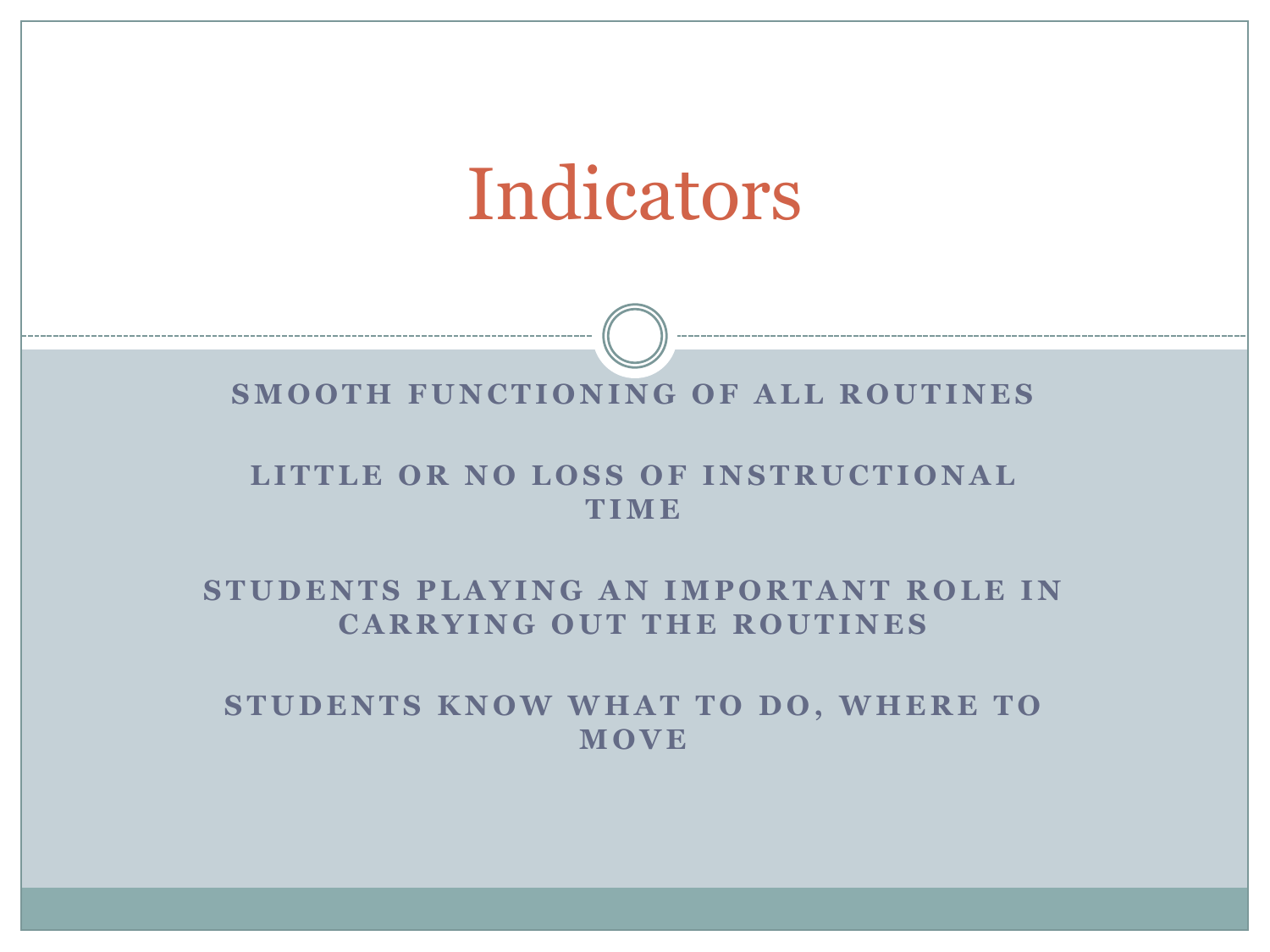## Understanding the Levels of Performance

### **Level 4**

**Instructional time is maximized due to efficient classroom routines and**  8 **procedures. Students contribute to the management of instructional groups, transitions, and/or the handling of materials and supplies. Routines are well understood and may be initiated by students.**

**Level 3**

**There is little loss of instructional time due to effective classroom routines**  and procedures. The teacher's management of instructional groups **and/or the handling of materials and supplies is consistently successful. With minimal guidance and prompting, students follow established classroom routines** 

**Level 2**

**Some instructional time is lost due to only partially effective classroom routines and procedures. The teacher's management of instructional groups, transitions, and/or the handling of materials and supplies is inconsistent, leading to some disruption of learning. With regular guidance and prompting, students follow established routines.**

**Level 1**

**Much instructional time is lost due to inefficient classroom routines and procedures. There is little or no evidence of the teacher managing instructional groups, transitions, and/or the handling of materials and supplies effectively. There is little evidence that students know or follow established rules.**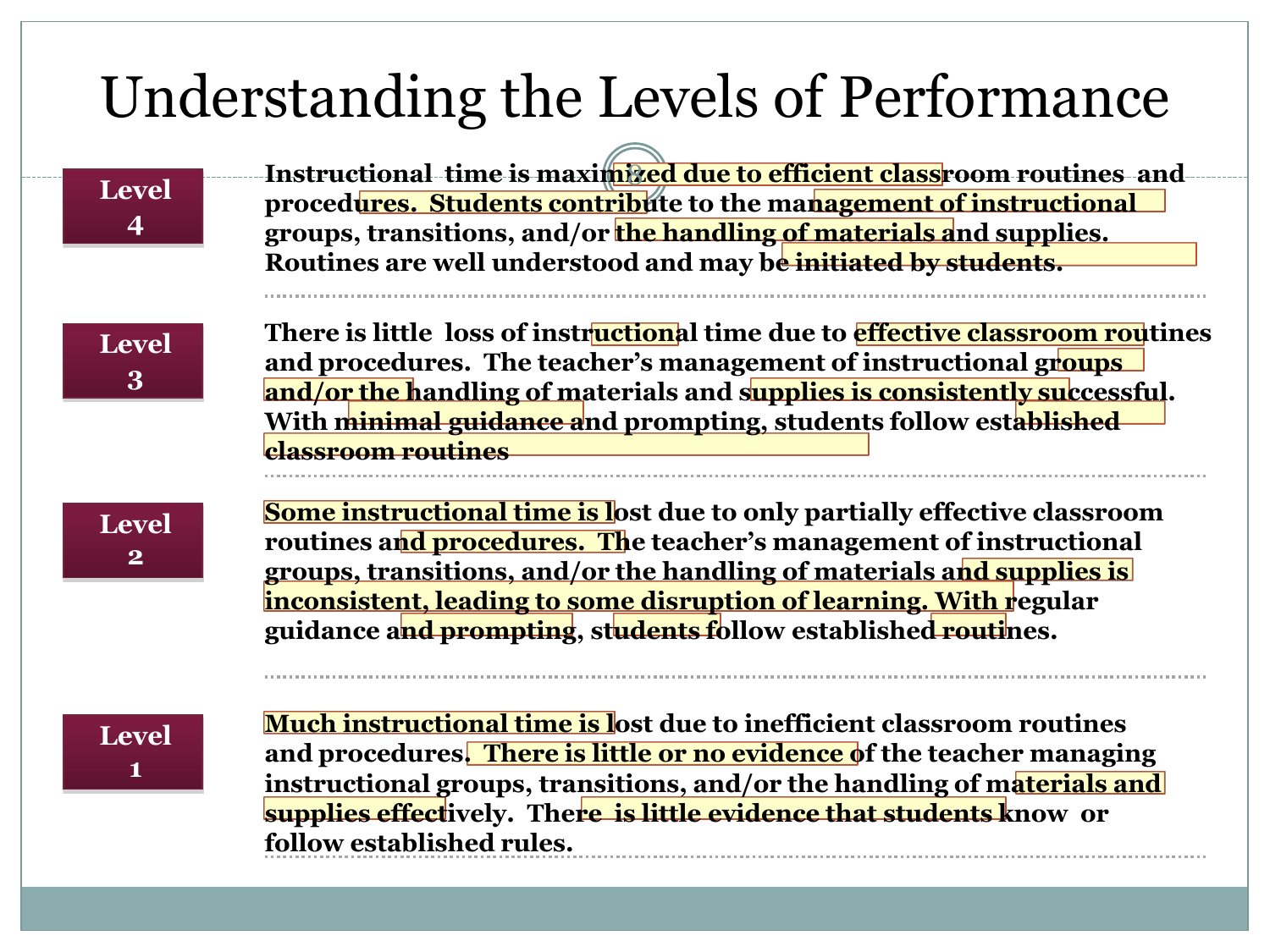## Possible Examples

- Students redirect classmates in small groups not working directly with the teacher to be more efficient in their work.
- A student reminds classmates of the roles that they are to play within the group.
- A student redirects a classmate to the table she should be at following a transition.
- Students propose an improved attention signal.
- Students independently check themselves into class on the attendance board.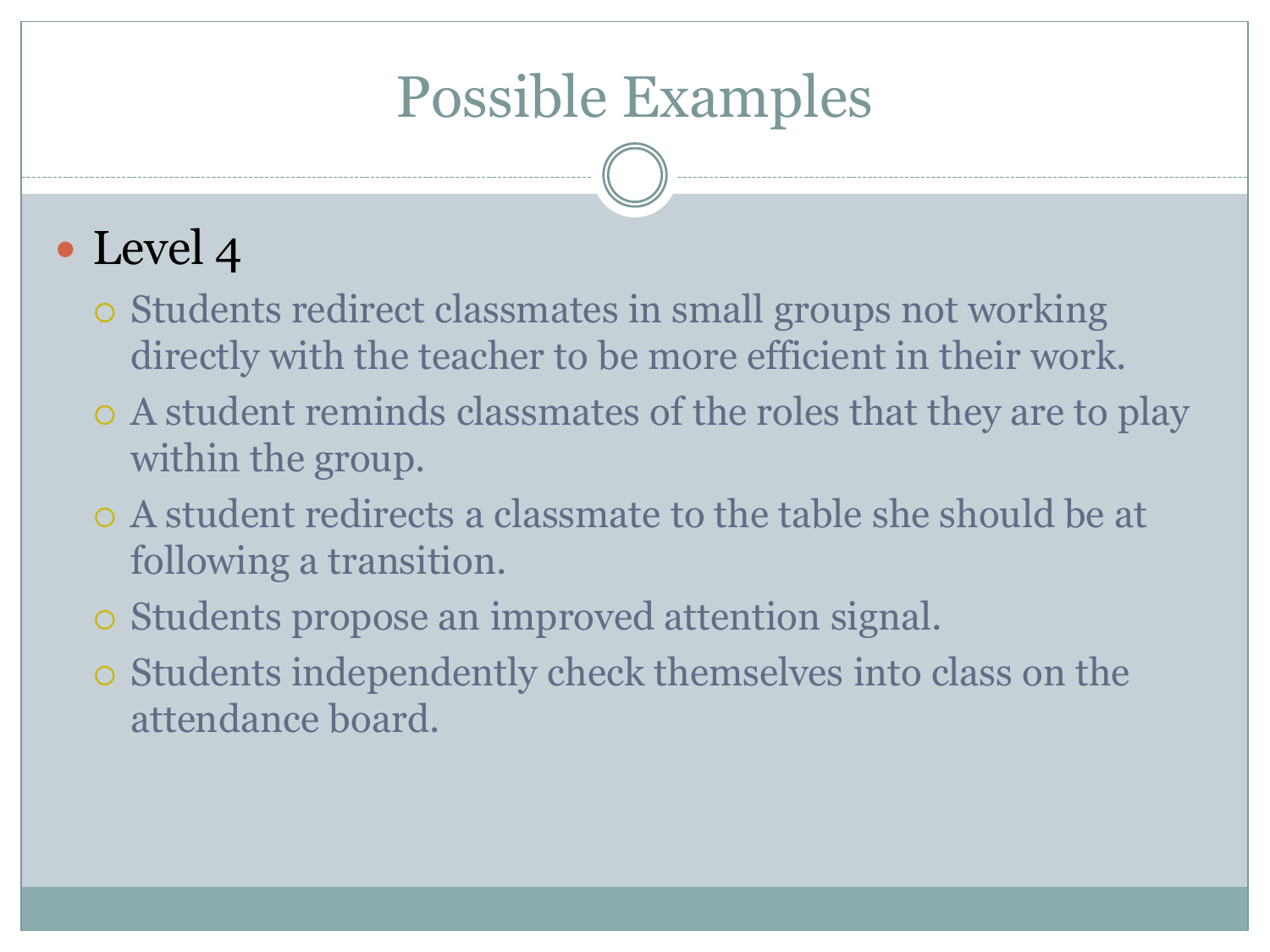- Students get started on an activity while the teacher takes attendance.
- Students move directly between large- and small-group activities.
- The teacher has an established timing device, such as counting down, to signal students to return to their desks.
- The teacher has an established attention signal, such as raising a hand or dimming the lights.
- One member of each group collects materials for the table.
- Thee is an established color- coded system indicating where material should be stored.
- In small-group work, students have established roles; they listen to one another, summarize different views, etc.
- Clean up at the end of a lesson is fast and efficient.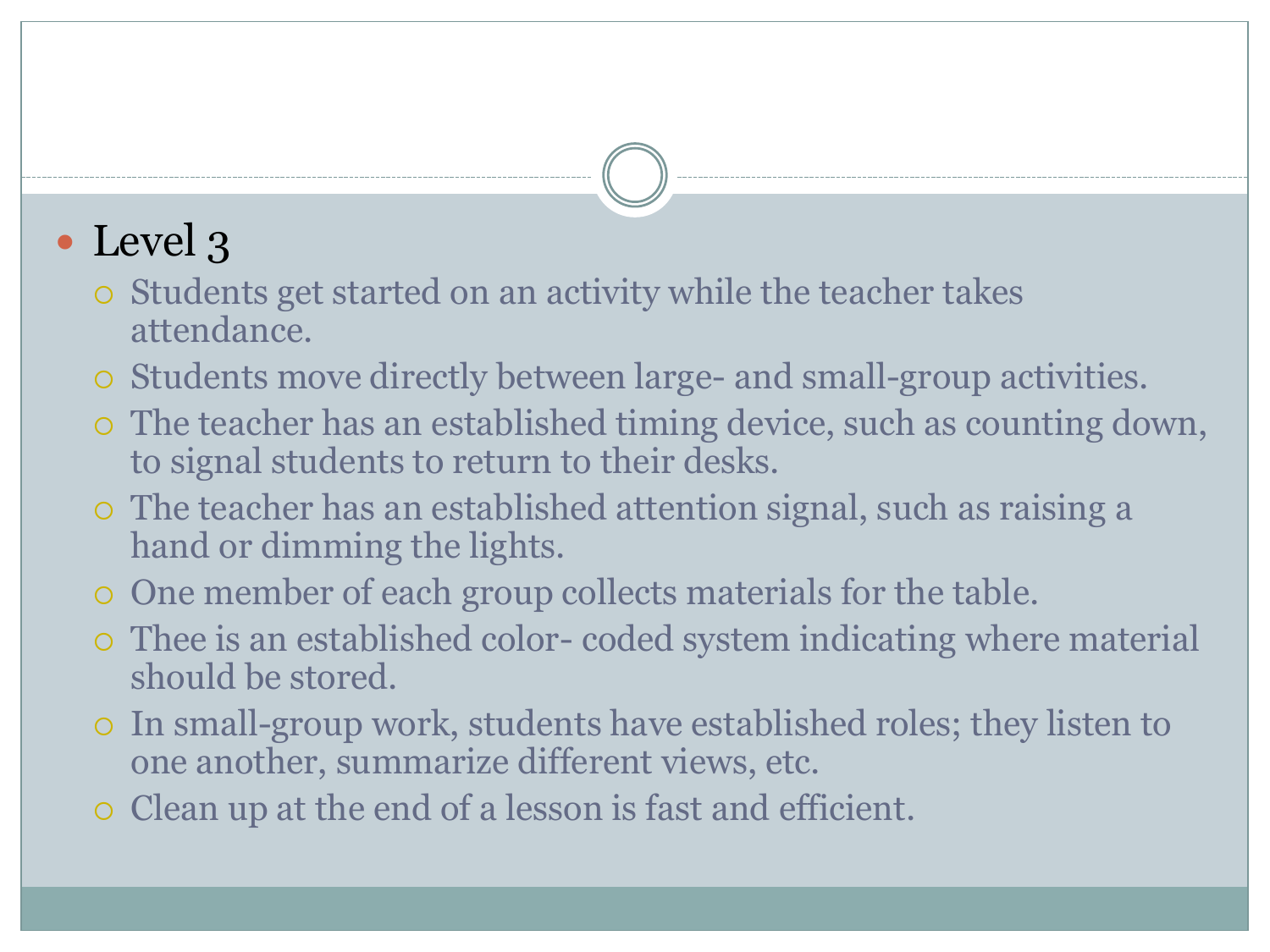- Some students not working with the teacher are off task.
- Transition between large and small group activities requires five minutes, but is accomplished.
- Students ask what they are to do when materials are being distributed or collected.
- Students ask some clarifying questions about procedures.
- Taking attendance is not fully routinized; students are idle while the teacher fills out the attendance form.